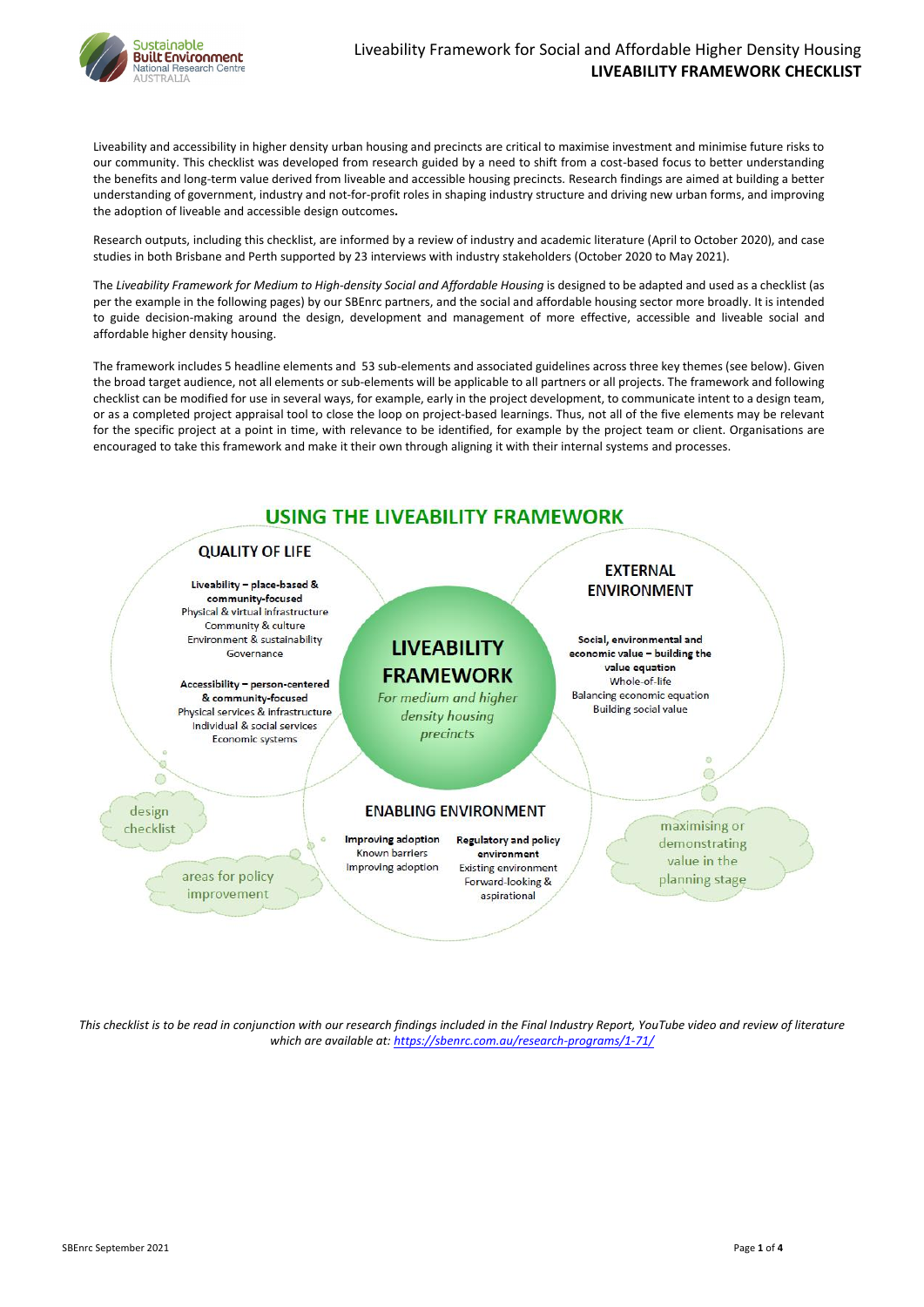

## Liveability Framework for Social and Affordable Higher Density Housing **LIVEABILITY FRAMEWORK CHECKLIST**

### **Liveability – place-based & community-focused**

|                                |                                                    | Select sub-components and guidelines relevant to role and/or project phase                                                                                             | Select relevant project phase |          |          |        |
|--------------------------------|----------------------------------------------------|------------------------------------------------------------------------------------------------------------------------------------------------------------------------|-------------------------------|----------|----------|--------|
|                                | Sub-component                                      | Guideline                                                                                                                                                              | Policy                        | Planning | Delivery | Review |
| <b>Physical and</b><br>virtual | Physical connectedness<br>to social infrastructure | Prioritise appropriate site selection. Connection for informal and formal<br>opportunities (e.g. meeting places, green space, active recreation). Onsite               |                               |          |          |        |
| infrastructure                 |                                                    | community spaces (each level and whole building) are important.                                                                                                        |                               |          |          |        |
|                                | Virtual connectedness                              | Wi-fi considered an essential service.                                                                                                                                 |                               |          |          |        |
|                                | Asset maintenance                                  | Low maintenance for physical durability, yet resident-friendly materials                                                                                               |                               |          |          |        |
|                                |                                                    | and fixtures. Minimise disruption to residents of maintenance works                                                                                                    |                               |          |          |        |
|                                |                                                    | through building design. Cost-effective consumables (e.g. light bulbs).                                                                                                |                               |          |          |        |
|                                | Healthy by design                                  | Connection to active and passive exercise options - walkways, bike ways,                                                                                               |                               |          |          |        |
|                                |                                                    | public pools. Design to allow for social distancing without undue isolation.                                                                                           |                               |          |          |        |
|                                |                                                    | Healthier environment, healthy people and takes burden off the system<br>over time.                                                                                    |                               |          |          |        |
|                                | Safety by design / safety                          | Screen entry doors to enable ventilation, security and connection.                                                                                                     |                               |          |          |        |
|                                | awareness (addressing                              | Safe environment (e.g. sight lines, no dead ends, no traps - especially                                                                                                |                               |          |          |        |
|                                | anti-social behaviours)                            | external fire stairs - and no blind corners). Controlled access to building                                                                                            |                               |          |          |        |
|                                |                                                    | and floor. Community engagement and buy-in.                                                                                                                            |                               |          |          |        |
|                                |                                                    | Onsite management. Build relationships and engagement with local police.                                                                                               |                               |          |          |        |
|                                |                                                    | Minimise possible impacts via design. Follow Crime Prevention through                                                                                                  |                               |          |          |        |
|                                | Future proofing                                    | Environmental Design Guidelines (e.g. those developed for Queensland). <sup>7</sup><br>Access to passive ventilation and natural lighting. Sell affordable living, not |                               |          |          |        |
|                                |                                                    | just affordable housing. Ability to modify for unknown future needs.                                                                                                   |                               |          |          |        |
| <b>Community</b>               | Integrated and inclusive                           | Resident and community engagement and buy-in. Prioritise appropriate                                                                                                   |                               |          |          |        |
| and culture                    | place-based planning                               | site selection.                                                                                                                                                        |                               |          |          |        |
|                                | Community, character                               | Use of design to create places/spaces which enable resident engagement                                                                                                 |                               |          |          |        |
|                                | and culture.                                       | (e.g. planting). Create desirable spaces and places.                                                                                                                   |                               |          |          |        |
|                                |                                                    | Economic diversity is important in spatial planning of larger precincts.<br>Opportunities for informal interaction, and protection from unwanted                       |                               |          |          |        |
|                                | Community and social<br>wellbeing                  | interaction. Designing for privacy. Community and social support                                                                                                       |                               |          |          |        |
|                                |                                                    | opportunities in building. Onsite building management and support.                                                                                                     |                               |          |          |        |
|                                | Community in mixed                                 | Further research needed. Critical to not create class structure (e.g. in entry                                                                                         |                               |          |          |        |
|                                | tenure environments                                | and onsite facilities).                                                                                                                                                |                               |          |          |        |
|                                | Social connectedness                               | Community spaces for resident-led activities. Precinct-based spaces are                                                                                                |                               |          |          |        |
|                                |                                                    | important (e.g. access to youth space, libraries).                                                                                                                     |                               |          |          |        |
| <b>Environment</b>             | Carbon neutral-positive                            | Passive design, appropriate orientation and access to natural daylight.                                                                                                |                               |          |          |        |
| &                              | approach                                           | Ready access to public and active transport options. Issue with solar and                                                                                              |                               |          |          |        |
| sustainability                 |                                                    | becoming an energy provider.                                                                                                                                           |                               |          |          |        |
|                                | Climate resilience                                 | Moderate building and precinct microclimate (e.g. irregular design                                                                                                     |                               |          |          |        |
|                                |                                                    | enabling shade). Access to fresh air, open spaces, ventilation and sunlight.<br>Choice between active and passive systems. Brisbane City Council's                     |                               |          |          |        |
|                                |                                                    | Buildings that Breathe initiative captures key issues. <sup>8</sup>                                                                                                    |                               |          |          |        |
|                                | Connectivity to nature-                            | Immediate access to resident-based planting/gardening options; internal                                                                                                |                               |          |          |        |
|                                | loving & biodiverse                                | planting options (e.g. balconies, internal green streets). Precinct access to                                                                                          |                               |          |          |        |
|                                | spaces                                             | biodiverse green space.                                                                                                                                                |                               |          |          |        |
| Governance                     | Addressing<br>overcrowding                         | Building owners/managers to align resident needs to homes offered.                                                                                                     |                               |          |          |        |
|                                | Equality and equity                                | Critical in a mixed-tenure environment - further research needed.                                                                                                      |                               |          |          |        |
|                                |                                                    | "The means by which people use the building should be the same  if it                                                                                                  |                               |          |          |        |
|                                |                                                    | cannot be identical the several means provided must be equivalent in                                                                                                   |                               |          |          |        |
|                                |                                                    | terms of their privacy, security, safety and convenience." <sup>1</sup>                                                                                                |                               |          |          |        |
|                                | Pandemic                                           | Circulation to enable social distancing. Access to green space from a unit/in                                                                                          |                               |          |          |        |
|                                | responsiveness                                     | building. Access to Wi-Fi. Enable safe social connection.                                                                                                              |                               |          |          |        |
|                                |                                                    | Touch-free entry. Role of onsite manager is important. Inner-city precincts<br>challenged by COVID-19 in terms of loss of workers/economic activity.                   |                               |          |          |        |
|                                | Collaboration                                      | Onsite managers and service providers. Build relationships with neighbours                                                                                             |                               |          |          |        |
|                                |                                                    | and community. Provide easy access for service and social support                                                                                                      |                               |          |          |        |
|                                |                                                    | providers (e.g. OZHarvest, BlueCare, Second Chance).                                                                                                                   |                               |          |          |        |
|                                | Cohort appropriate<br>environment/community        | Match resident needs with locations. Maintain diversity.                                                                                                               |                               |          |          |        |

SBEnrc September 2021 **Page 2 of 4** 

<sup>8</sup> [https://www.brisbane.qld.gov.au/planning-and-building/planning-guidelines-and-tools/neighbourhood-planning-and-urban-renewal/new-world-city-design-guide-buildings-that](https://www.brisbane.qld.gov.au/planning-and-building/planning-guidelines-and-tools/neighbourhood-planning-and-urban-renewal/new-world-city-design-guide-buildings-that-breathe)[breathe](https://www.brisbane.qld.gov.au/planning-and-building/planning-guidelines-and-tools/neighbourhood-planning-and-urban-renewal/new-world-city-design-guide-buildings-that-breathe)

<sup>&</sup>lt;sup>1</sup> Danford, GS and B Tauke, Eds. (2001) *Universal design New York*, New York, Center for Inclusive Design and Environmental Access, School of Architecture and Planning, University at Buffalo. The State University of New York, p. 21.

<sup>7</sup> <https://www.police.qld.gov.au/sites/default/files/2018-08/CPTEDPartA.pdf>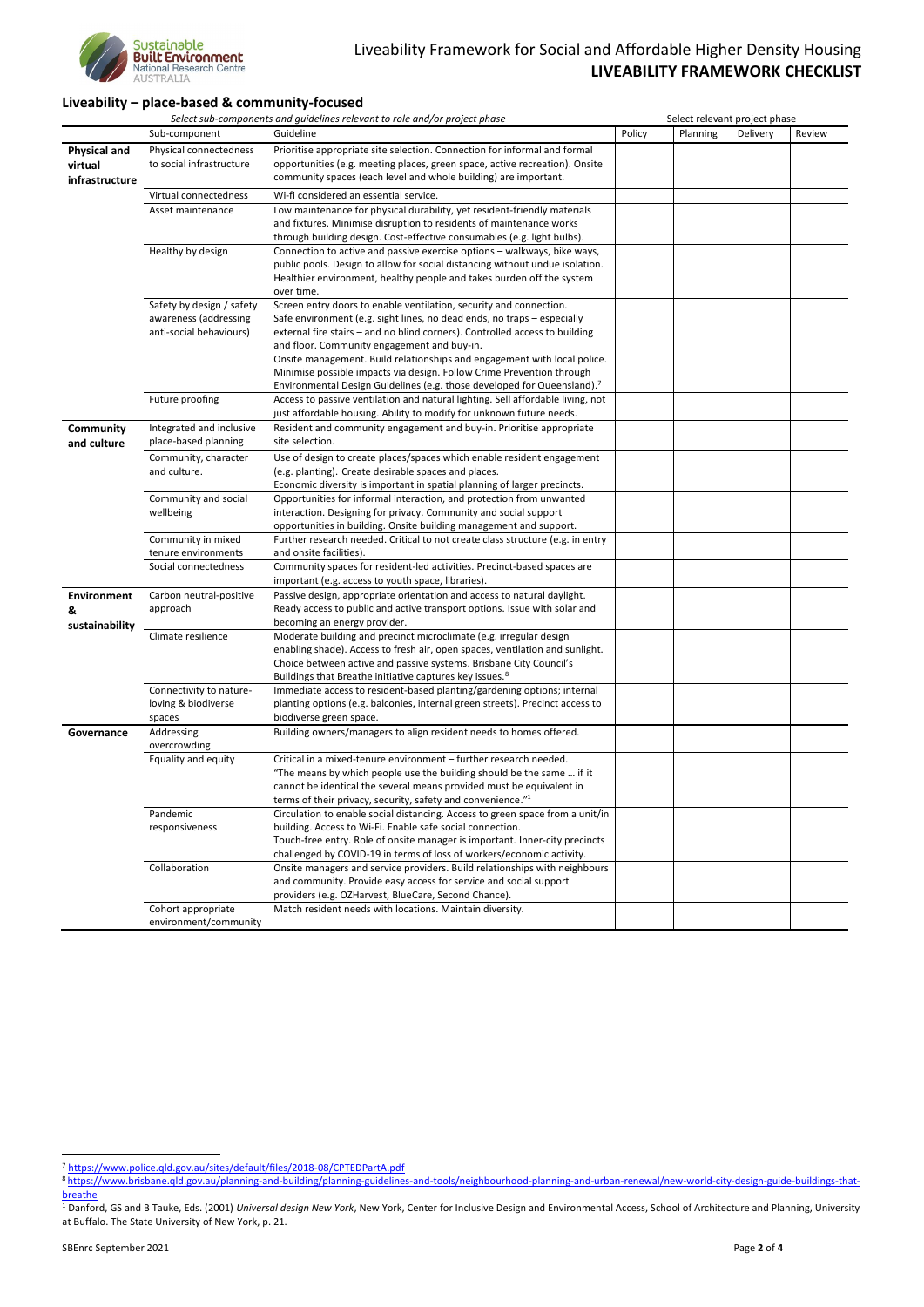

### **Accessibility – person-centred & community-focussed**

| Select sub-components and guidelines relevant to role and/or project phase |                          |                                                                                      | Select relevant project phase |                 |          |        |
|----------------------------------------------------------------------------|--------------------------|--------------------------------------------------------------------------------------|-------------------------------|-----------------|----------|--------|
|                                                                            | Sub-component            | Guideline                                                                            | Policy                        | <b>Planning</b> | Delivery | Review |
| <b>Physical</b>                                                            | Whole of life            | More consumer education around NDIS and SDA. Clear and obvious entry                 |                               |                 |          |        |
| services &                                                                 | accessibility            | points and equitable access. Vehicle access/parking/drop-off and collection          |                               |                 |          |        |
|                                                                            |                          | points essential for support services, maintenance people and visitors.              |                               |                 |          |        |
| infrastructure                                                             |                          | Dual lifts (minimum) required, with no step-ups. Accessibility to become             |                               |                 |          |        |
|                                                                            |                          | part of the commercial cost model.                                                   |                               |                 |          |        |
|                                                                            | Precinct safety          | Consider for both day and night. See CPTED guidelines. Swipe-card entry to           |                               |                 |          |        |
|                                                                            |                          | resident level. Build relationship with police.                                      |                               |                 |          |        |
|                                                                            | Precinct accessibility   | Accessible ground plane (e.g. level thresholds, compliant ramps, extended            |                               |                 |          |        |
|                                                                            |                          | ends of balustrades and wayfinding elements). Choice of site and traffic             |                               |                 |          |        |
|                                                                            |                          | planning to enable accessibility. Access to public, active and passive               |                               |                 |          |        |
|                                                                            |                          | transport options. Going beyond the wheelchair is important (e.g. consider           |                               |                 |          |        |
|                                                                            |                          | hearing and vision impaired).                                                        |                               |                 |          |        |
|                                                                            | Integrated service       | Onsite housing and support services management. Integrate with offsite               |                               |                 |          |        |
|                                                                            | provision                | providers (e.g. OZHarvest, BlueCare).                                                |                               |                 |          |        |
|                                                                            | Access to vital services | Include food outlets and supermarkets, onsite and offsite community,                 |                               |                 |          |        |
|                                                                            |                          | social and health support services, wi-fi.                                           |                               |                 |          |        |
| Individual &                                                               | Walkability              | Accessible footpaths including for motorised wheelchairs, walkie-wheelers,           |                               |                 |          |        |
| social                                                                     |                          | tactile markers and other wayfinding aids.                                           |                               |                 |          |        |
| services                                                                   | Universal design /       | Improved housing options for those with disability, visitors and service             |                               |                 |          |        |
|                                                                            | equitable access         | providers, and for general population (e.g. short-term incapacity, child             |                               |                 |          |        |
|                                                                            |                          | rearing, ageing in place). Clear, obvious and equitable access - beyond              |                               |                 |          |        |
|                                                                            |                          | wheelchair is important (e.g. to include hearing, sight loss, dementia).             |                               |                 |          |        |
|                                                                            | Visitability             | Vehicle access/parking/drop-off and collection points essential for support          |                               |                 |          |        |
|                                                                            |                          | services, maintenance people and visitors.                                           |                               |                 |          |        |
|                                                                            | Simple, intuitive and    | "Make it easy for everyone to understand the purpose of each design                  |                               |                 |          |        |
|                                                                            | perceptible elements     | feature and how to use it  means of use should be intuitively obvious". <sup>2</sup> |                               |                 |          |        |
|                                                                            | Local shared mobility    | Access to public, passive and active options (e.g. bikes and hire scooters           |                               |                 |          |        |
|                                                                            |                          | limited by need for smartphone app).                                                 |                               |                 |          |        |
| Economic                                                                   | Tracking accessible      | Up-to-date online data, especially for specialist disability accommodation,          |                               |                 |          |        |
| systems                                                                    | housing in marketplace   | needs improvement. Need a specific element of the market that captures               |                               |                 |          |        |
|                                                                            |                          | accessible housing. Targeted approach for advertising required. Increased            |                               |                 |          |        |
|                                                                            |                          | demand for accessible housing will lead to improved ROI.                             |                               |                 |          |        |
|                                                                            | Accessibility to         | Diversity of employment in proximity, enabling residents to commute to               |                               |                 |          |        |
|                                                                            | employment               | work easily. Access via public transport is critical. Transit time to                |                               |                 |          |        |
|                                                                            |                          | employment/childcare/schools is important. Work from home options                    |                               |                 |          |        |
|                                                                            |                          | increase participation.                                                              |                               |                 |          |        |
|                                                                            | Spaces for learning and  | Work/study from home options to be facilitated to improve engagement                 |                               |                 |          |        |
|                                                                            | working                  | (issues around lighting, noise and wi-fi need to be considered).                     |                               |                 |          |        |

### **Social , environmental and economic value – building the value equation**

|                                          | Select sub-components and guidelines relevant to role and/or project phase |                                                                                                                                                                                                                                                                                                                                                                                                                                                                                                                                             |        | Select relevant project phase |          |        |  |  |
|------------------------------------------|----------------------------------------------------------------------------|---------------------------------------------------------------------------------------------------------------------------------------------------------------------------------------------------------------------------------------------------------------------------------------------------------------------------------------------------------------------------------------------------------------------------------------------------------------------------------------------------------------------------------------------|--------|-------------------------------|----------|--------|--|--|
|                                          | Sub-component                                                              | Guideline                                                                                                                                                                                                                                                                                                                                                                                                                                                                                                                                   | Policy | Planning                      | Delivery | Review |  |  |
| Whole-of-<br>life                        | Whole of life accessibility                                                | Increased demand for accessible housing can improve ROI and drive<br>down costs. Accessibility features need to be integrated in the design<br>phase to maximise cost-effectiveness. Adaptive design can assist where<br>accessible design is not considered viable/desirable. Good management<br>is integral to financial success.                                                                                                                                                                                                         |        |                               |          |        |  |  |
|                                          | Balancing upfront cost<br>with long term benefits                          | Cost-benefit analysis is difficult on a discrete, small-scale pieces of<br>infrastructure that will provide benefit over 30 years. Composite ROI<br>approach required. Government incentives needed to convert assets to<br>accessible housing and demonstrate long-term opportunities and<br>benefits.                                                                                                                                                                                                                                     |        |                               |          |        |  |  |
|                                          | Property diversity                                                         | Mixed-tenure, mixed-use development, as partnership among<br>government, not-for-profits and private sector provides opportunities<br>to increase supply of social and affordable housing. Investment<br>framework required. Need to ensure viability of mixed-use option.<br>Examine different housing options within medium- to high-density<br>precincts. Diversity of choice for residents essential (e.g. location to<br>match<br>needs).<br>Adding social diversity to local communities can improve system value<br>and performance. |        |                               |          |        |  |  |
|                                          | Asset maintenance                                                          | Cost-effective, robust and people-friendly materials, fixtures and<br>fittings for physical durability and low maintenance. Maintenance with<br>minimal disruption to residents.                                                                                                                                                                                                                                                                                                                                                            |        |                               |          |        |  |  |
| <b>Balancing</b><br>economic<br>equation | Value capture                                                              | Unlock underutilised government land for social and affordable housing<br>outcomes. Careful capitalisation of investment during the<br>planning/design essential. Revenue-generating models of the<br>investment can help with opportunities. Planning relaxation for private<br>investors incorporating social and affordable housing important.                                                                                                                                                                                           |        |                               |          |        |  |  |
|                                          | Property affordability                                                     | Need for a targeted investment framework enabling both private and<br>government investment. Funding mix is important to ensure long-term<br>viability. Construction techniques, materials and fixture selections are<br>important.                                                                                                                                                                                                                                                                                                         |        |                               |          |        |  |  |

<sup>&</sup>lt;sup>2</sup> Danford, G. S. and B. Tauke, Eds. (2001). *Universal design New York*. New York, Center for Inclusive Design and Environmental Access, School of Architecture and Planning, University at Buffalo, The State University of New York. (p.22)

SBEnrc September 2021 **Page 3 of 4**